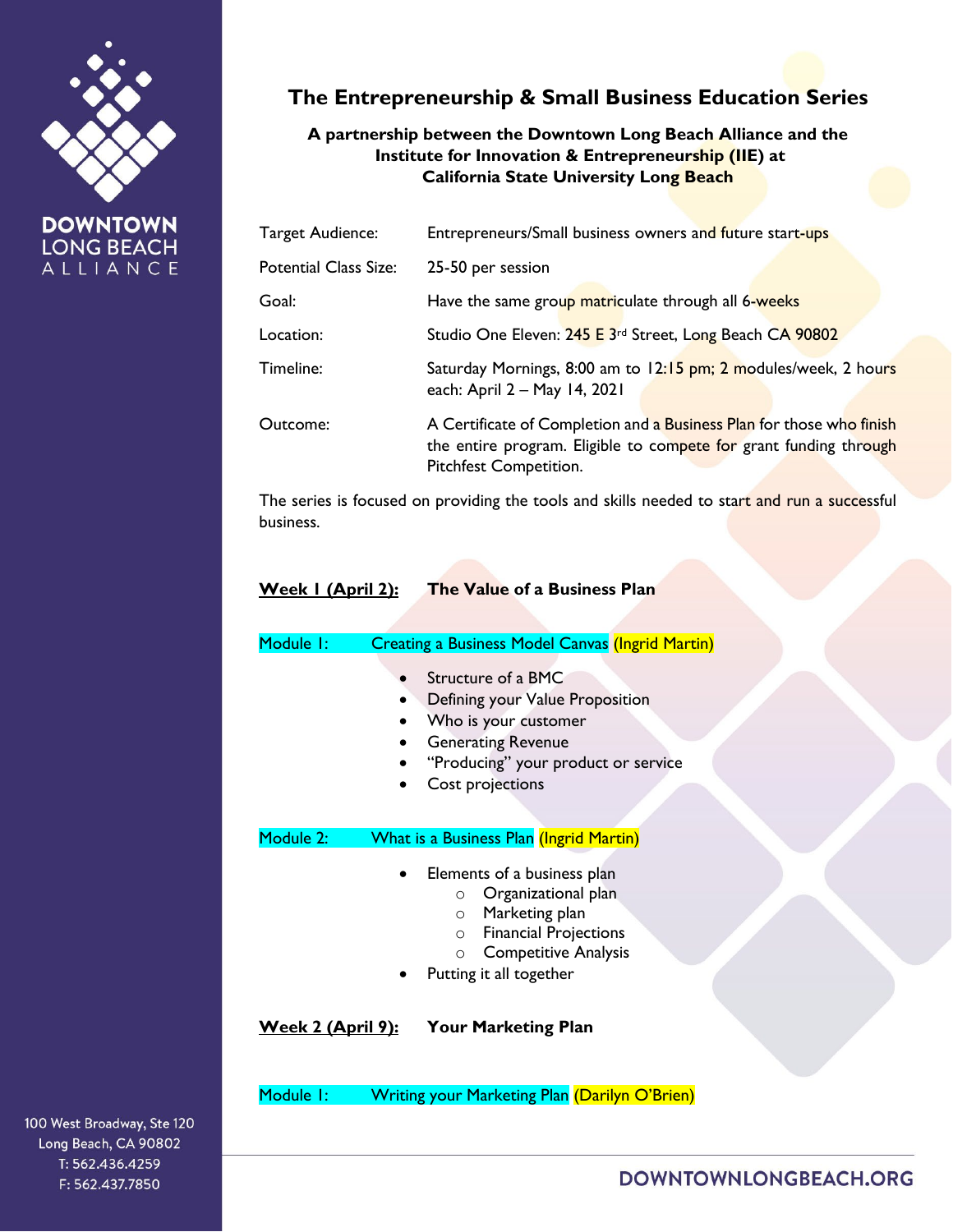



- Assessing your Business Idea
- Competitive analysis
- Who are my target customers?
- How do I reach them?
- What channels do I use to reach them?
- How do I price my products/services?
- Putting it all together

## Module 2: How to do digital marketing (Aleks Lason)

- Design and construct your website
- Types of social and digital media
- Email marketing
- Putting it all together

## **Break for Easter (April 16): Class will be postponed one week**

| <b>Week Three (April 23):</b><br><b>Financial Aspects of your Business</b> |                                                                                                                                                                                                                                                                                                            |  |
|----------------------------------------------------------------------------|------------------------------------------------------------------------------------------------------------------------------------------------------------------------------------------------------------------------------------------------------------------------------------------------------------|--|
| Module I:                                                                  | <b>Accounting Basics (Sabrina Landa)</b>                                                                                                                                                                                                                                                                   |  |
| Module 2:                                                                  | <b>Financial Literacy</b><br><b>Basic accounting principles</b><br>Types of accounting platforms<br><b>Financial statements</b><br>Putting it all together<br>Funding Opportunities - Becoming Bankable! (Dean Heiss/Wade Martin)                                                                          |  |
|                                                                            | Traditional types of funding opportunities<br>Non-traditional types of funding opportunities<br>Applying for funding<br>How to choose the right bank<br><b>Access to Capital</b>                                                                                                                           |  |
| <b>Week Four (April 30):</b><br>Module I:                                  | <b>Where to Locate your Business</b><br>Site selection (Austin Metoyer)                                                                                                                                                                                                                                    |  |
| Module 2:                                                                  | Appropriately zoned site for your business<br>Foot traffic and parking requirements<br>Office specific requirements/suggestions<br>$\bullet$<br>Retail specific requirements/suggestions<br>Restaurant specific requirements/suggestions<br>Putting it all together<br>Negotiate a lease (Karie Armstrong) |  |
|                                                                            | Understand lease options<br>Do I need a broker?<br>Who pays for tenant improvements<br>What can I negotiate?                                                                                                                                                                                               |  |

100 West Broadway, Ste 120 Long Beach, CA 90802 T: 562.436.4259 F: 562.437.7850

## DOWNTOWNLONGBEACH.ORG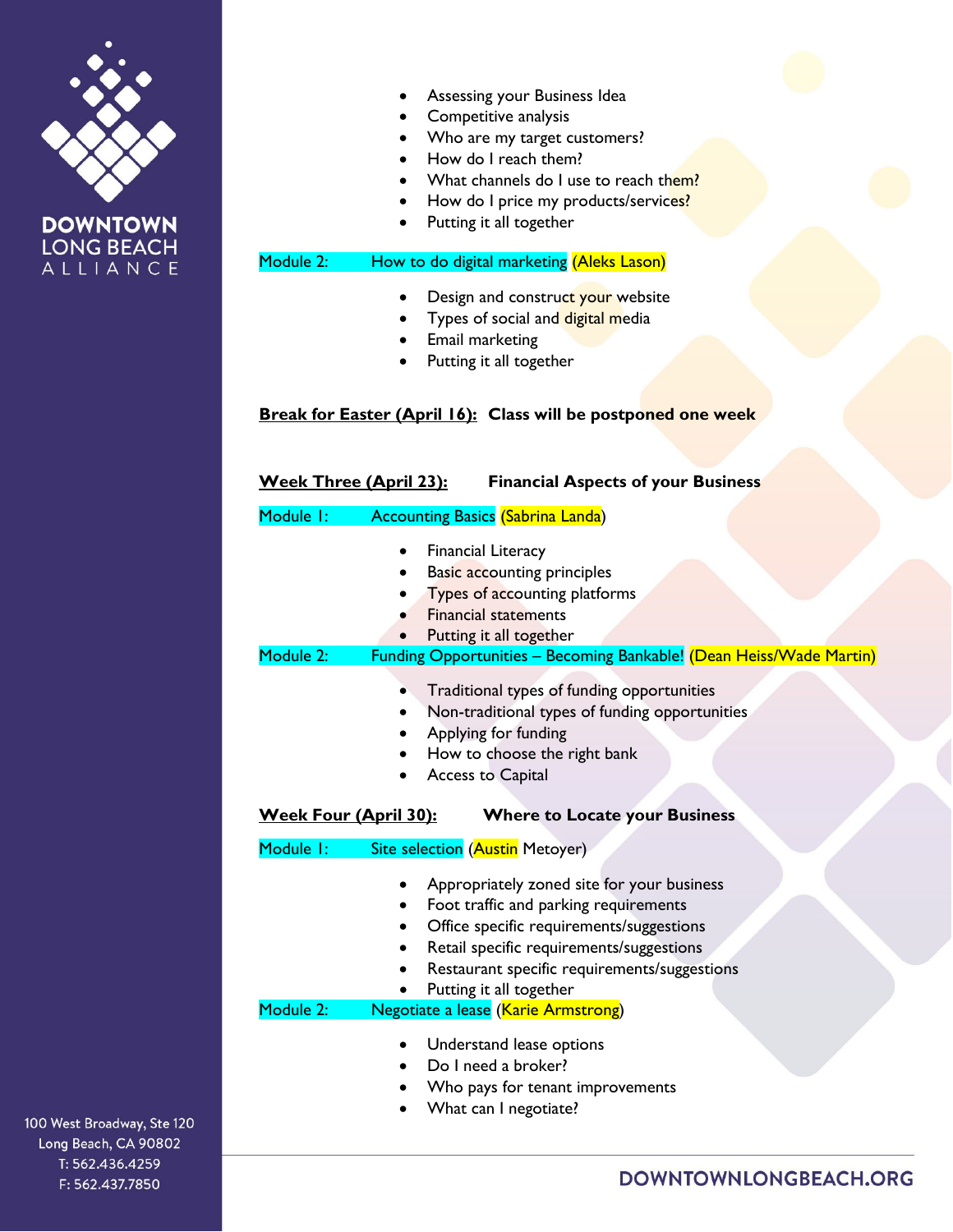

**LONG BEACH** ALLIANCE

|                           | Research the area prior to lease negotiations<br>Putting it all together                                                                                                                                                                     |
|---------------------------|----------------------------------------------------------------------------------------------------------------------------------------------------------------------------------------------------------------------------------------------|
| <u>Week Five (May 7):</u> | <b>Legal and HR Questions</b>                                                                                                                                                                                                                |
| Module I:                 | <b>Legal Structures</b>                                                                                                                                                                                                                      |
|                           | Business entities (sole proprietorships, partnerships, LLCs, Series<br>LLCs, B-corps, corporations)<br>Formation, duration, taxation, and liabilities<br>Partnership agreements<br><b>Current business issues</b><br>Putting it all together |
| Module 2:                 | Human Resource Basics (Kerri Cissna)                                                                                                                                                                                                         |
|                           | Hiring employees (EEOC and discrimination questions)<br>W-2 vs. Independent contractors<br>Employee handbook<br><b>Building teams</b><br>Putting it all together                                                                             |

**Week 5 (May 7, Noon):** Pitch Practice (Wade, Ingrid, Kerri)

• We will bring in food and drinks and work with teams eligible to pitch.

## **Week 6 (May 14): Pitchfest Competition**

Businesses that have completed all modules will be eligible to pitch to a panel of judges to compete for prize money. Prize money from F&M Bank totaling \$20,000 will be awarded based on recommendations from the DLBA Economic Advisory Board, F&M Bank, and CSULB IIE. Participants will also be awarded a Certificate of Completion from the CSULB Institute for Innovation & Entrepreneurship.

100 West Broadway, Ste 120 Long Beach, CA 90802 T: 562.436.4259 F: 562.437.7850